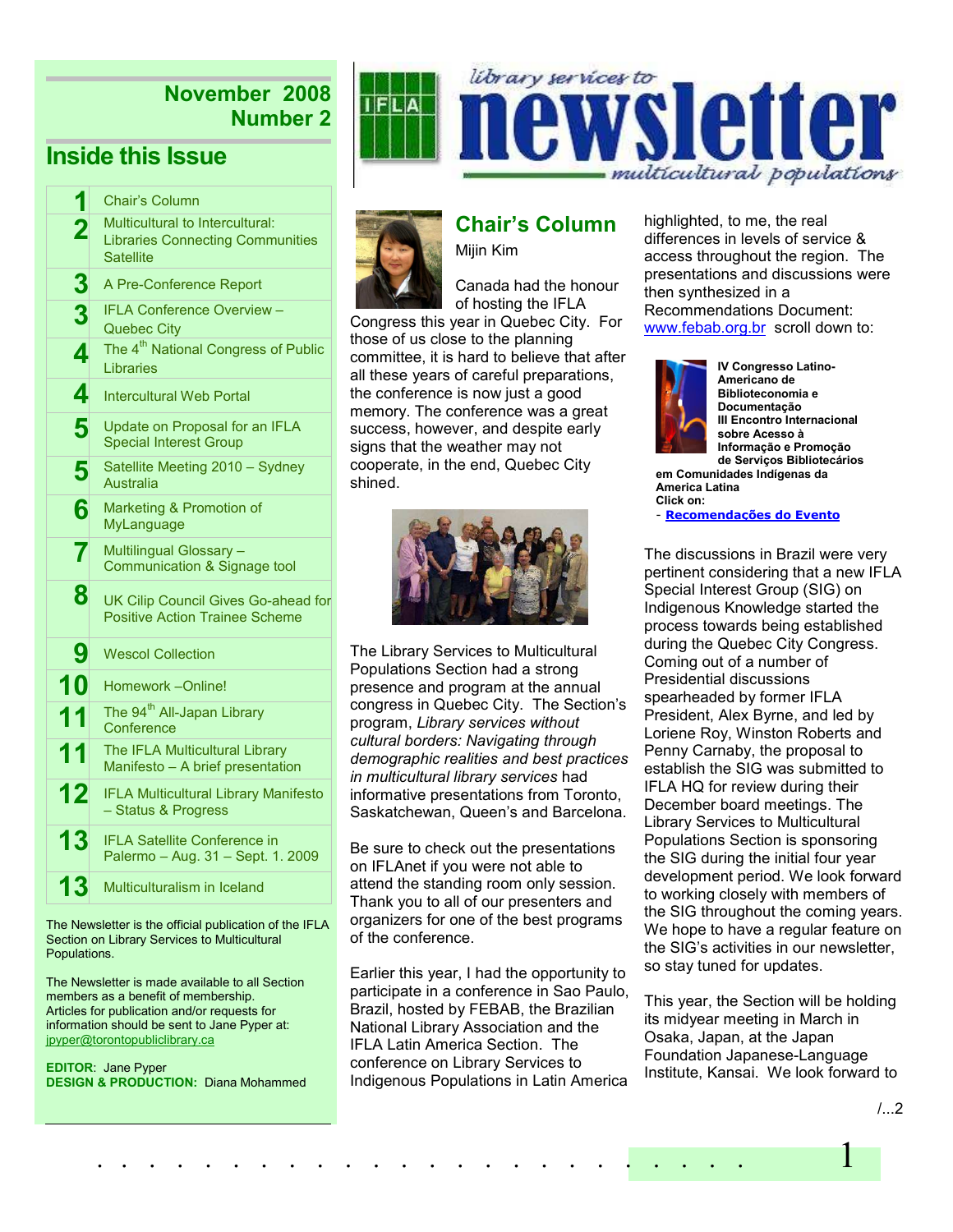#### Library Services to Multicultural Populations November 2008

meeting with our Japanese colleagues, discussing approaches to multicultural library services in Japan and promoting the work of our Section.

And, although it seems that we have just returned from this year's Congress, the Section is already well into the planning for next year's Congress in Milan. The Section is planning a session on Cultural Heritage. If you are interested in presenting a paper, look for our Call for Papers on the IFLA website. In addition, the Section is hosting a post conference in Palermo entitled, Libraries and Society: A Pan-Mediterranean Perspective, August 31 to September 1st, 2009. Program and travel information will be available on the Section's website shortly.

Finally, this coming year is an election year for IFLA which means that our Section is looking for new members. Being a member of the Section is an incredibly interesting and rewarding way to contribute to multicultural librarianship and engage in discussions with colleagues from all over the world. Deadlines for nominations are February 11, 2009. Information on how to become a member can be found at: www.ifla.org. You can also contact Volker Pirsich, the Section's Recruitment Office rat PirsichDr.@Stadt.Hamm.de for additional information. We hope that you will consider joining our Section!

# Multicultural to Intercultural: Libraries **Connecting Communities** Satellite Preconference, Vancouver, Canada August, 2008

#### By: Mijin Kim

Under gorgeous, sunny skies overlooking Burrard Inlet in downtown Vancouver, the Library Services to

Multicultural Populations Section hosted a Satellite Conference in August before the main IFLA Congress in Quebec City. In the heart of one of the most multicultural cities in the world, the Vancouver Satellite Conference was the ideal environment for rich and lively discussions about diverse library services. Each day of the conference was launched by a fabulous keynote speaker. Martin Gomez, the former Chief Executive Officer of the Urban Libraries Council presented their publication, Welcome Stranger: Public Libraries Build the Global Village. This presentation really set the groundwork for the whole of the conference, positioning the role of libraries within the context of our changing demographics. Professor Henry Yu of the University of British Columbia entertained and inspired the conference attendees with his keynote, Creating Libraries and Archives for the New (and Old) Canada, which challenged us to look at the process of information gathering and multicultural library literacy in a different perspective.



Professor Henry Yu

Presenters came from across Canada, the United States and many parts of the globe. Speakers were engaging and created so much dialogue among conference participants, it was hard to clear the room at the end of sessions. Thank you to all of our presenters for making the conference so interesting. Submitted papers can be viewed on the conference website: www.bcla.bc.ca/IFLA2008.

Conference attendees also had a choice of participating in one of three half day study tours. The tours, which consisted of a walking tour of downtown Vancouver libraries, South of the Fraser libraries and the University of British Columbia, were very popular and enjoyed by everyone. The only complaint consistently expressed was

2 . . . . . . . . . . . . . . . . . . . . . . . .

that participants wanted to spend more time in every library - definitely, an indication of success and one more reason for everyone to return to Vancouver. Thank you to all of the libraries who opened their doors and welcomed our delegates and to all the library staff who were wonderful ambassadors.

Behind every successful conference is a marvellous conference coordinating committee. Our conference committee worked together for the last few years to plan and organize this great event. The committee was fun and innovative and a real pleasure. Big, big thank you's to Co-chairs, Paul Whitney, Vancouver Public Library and Gwen Bird, Simon Fraser University, Michael Burris, formerly of the British Columbia Library Association, now of Interlink, Allie Douglas, British Columbia Library Association, Shirin Eshghi, University of British Columbia, Alane Wilson, British Columbia Library Association and Eleanor Yuen, University of British Columbia. In addition, thank you to all the volunteers who welcomed registered and provided assistance to the conference participants.



#### Yasuko Hirata introducing the Japanese Speaker, Akiko Yano

And, of course, sponsors make everything possible. Thank you again to our major corporate sponsors, Micromedia Proquest and Gale Cengage Learning and to our institutional partners, British Columbia Library Association, Library and Archives Canada, Simon Fraser University, University of British Columbia and Vancouver Public Library. Your generosity and support are greatly appreciated!

 $/3$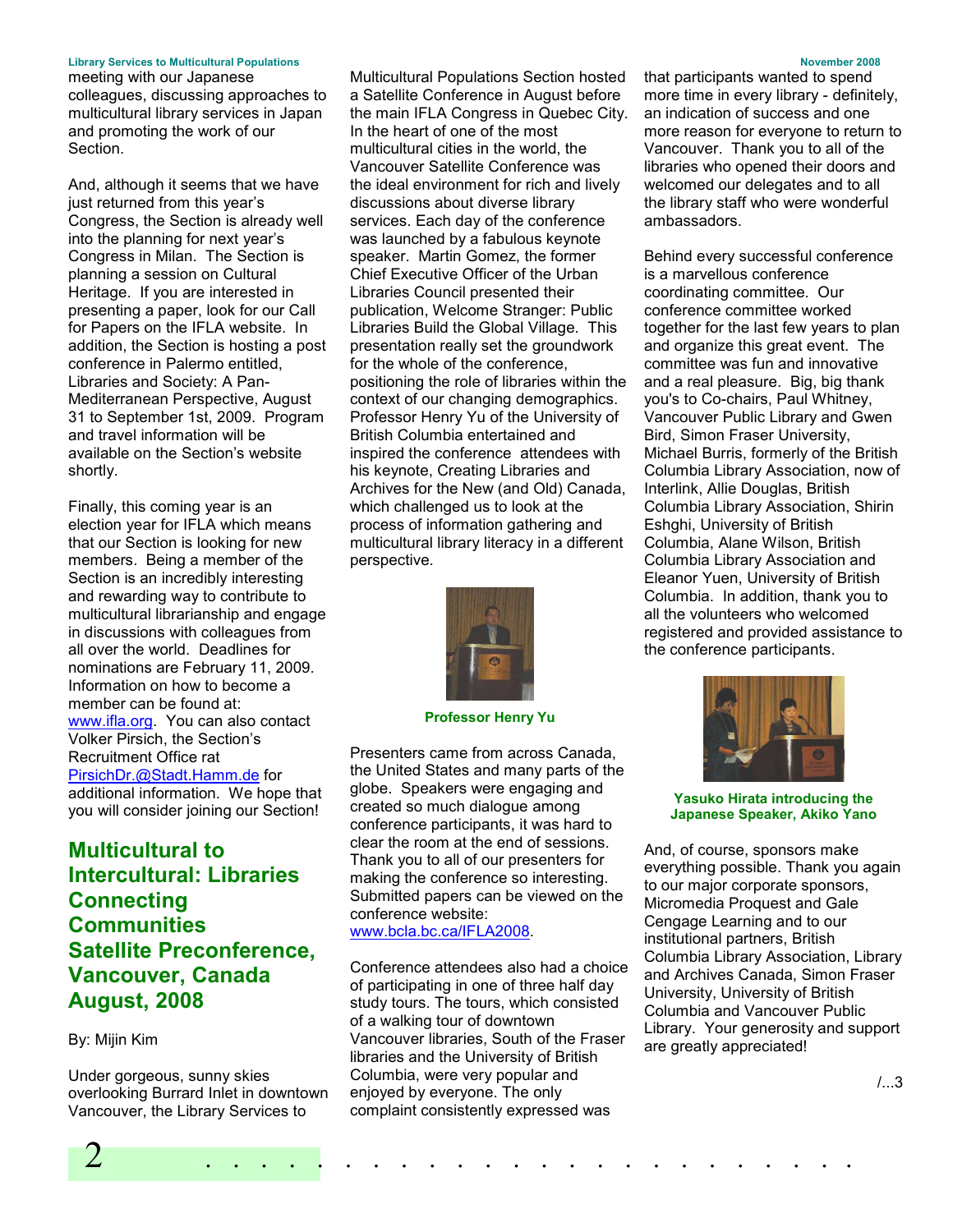# Vancouver Study Tour



#### Strawberry Hill Library, Surrey BC



Richmond Public Library, Vancouver BC

## A Pre-Conference Report

By: Valeria Gallo Stampino - Community Librarian, Vancouver Public Library

Diversity and other values have been explicitly enunciated in declarations such as the 2006 IFLA Multicultural Library Manifesto. However, as observers have pointed out, libraries have usually failed to materialize their good intentions into tangible services for multicultural populations. What perhaps set the recent IFLA Satellite Meeting apart from the usual declarations of principles was the multitude of actual concrete examples of such targeted services currently being offered.

Thursday's discussions covered a number of initiatives carried out by organizations in Canada and abroad. Through a series of partnership and in-house services, Toronto Public Library is able to offer a service model aimed to support the needs of newcomer youth. Le Grande Bibliothèque du Québec, through an agreement with their Ministry of Immigration, is offering an array of services directly targeted to newcomers to the province. With a very limited budget, Municipal Ikuno Library in Japan maintains a collection for Korean residents. Arlington Library in Washington

devotes efforts to reach out to Spanishspeaking communities through lots of "footwork", listening to the community, and constantly reinventing themselves. Here at home, Vancouver Public Library's new Skilled Immigrant InfoCentre is helping newcomers to BC find the information they need to step into the labour market. SFU and partners are maintaining the Multicultural Canada Portal, a digital initiative aimed to tell the stories of ALL peoples in Canada.

Steps towards improving staff education and training were also addressed at the meeting. The BCLA Diversity Committee presented their train-the-trainer model to transfer cultural competency skills to library staff all over BC. UCLA professor Clara Yu brought a tangible example of what can be done to commit to diversity early on library education. Yu's LIS course currently offered at UCLA focuses on self awareness, theoretical frameworks, service learning on the community, and an opportunity for reflection, all with the objective of producing a transformation in student's attitudes and behavior. Finally, another theme touched throughout the day was a critique of English language's omnipresence. To illustrate this, Gabrielle Reznowski appropriately opened with Mark Abley's quote, "Modern English is the Wal-Mart of languages: convenient, huge, hard to avoid, superficially friendly, and devouring all rivals in its eagerness to expand". Reznowski reminded us of the advantages of having a second language and provided an extensive critique of the lack of opportunities for learning a second language in the USA. This was also a point made by opening keynote, UBC professor Henry Yu who also critiqued an attitude that treats ESL students as "deficient" rather than celebrating the benefits that having a second language provides. Furthermore, Yu offered a harsh critique

to a "very colonial" educational institution where the student body is ethnically diverse but this diversity is not represented in positions of power within the institution. In short, the wide range of presentations at the IFLA Satellite Meeting proved that beyond strong values of respect for diversity within the

. . . . . . . . . . . . . . . . . . . . . . . . 3

library community steps can be taken to provide meaningful services to multicultural populations.

# IFLA Conference – **Overview**

By: Ayub Khan, FCLIP

This year's IFLA conference was held in Canada, blessed with ancient forests, rugged mountains and large cosmopolitan cities. Canada is unimaginably vast, stretching west from the Atlantic to the Pacific and north to the Arctic Ocean. Around 20,000 years ago Canada was inhabited by aboriginal peoples, (or first nation people), by the 19th century it had been settled by Europeans. Today, the country is noted as a liberal, multicultural society, which is celebrated. The conference took place in Quebec City, which overlooks the St Lawrence River and celebrated the 400th anniversary of the founding of the city. Over 3,300 librarians from 150 countries participated in this year's conference. The conference theme was "Libraries Without Borders: Navigating Towards Global understanding". Here is just a snap shot of the conference highlights.

## Québec Study Tour



Bibliothèque Gabrielle-Roy



/...4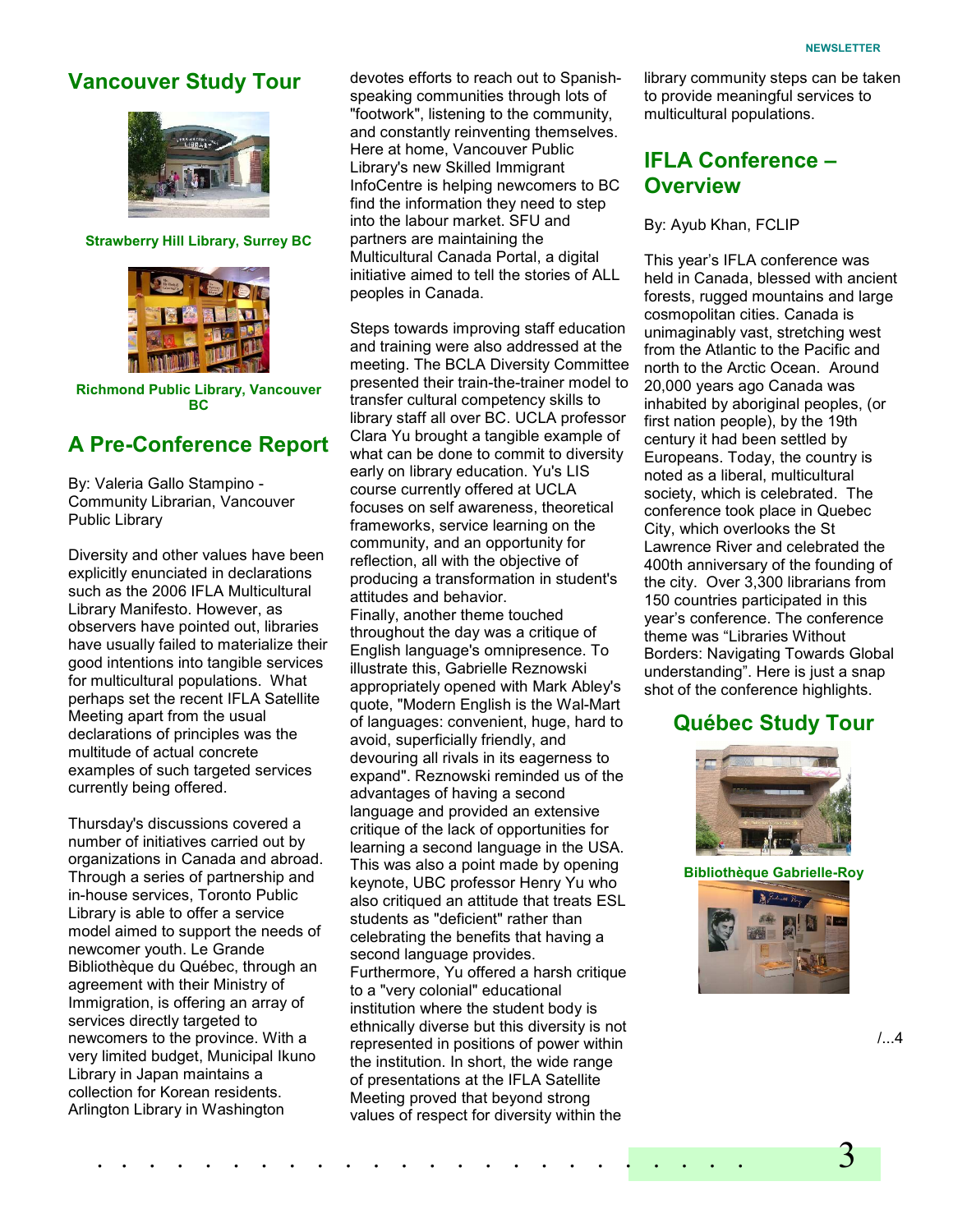#### Library Services to Multicultural Populations November 2008

Starting off the five day conference, Canadian Governor General Michaelle Jean welcomed the delegates. She said, "Libraries, big or small, virtual or physical, have a unique role… through the diversity of their services and collections." During the proceedings IFLA President Claudia Lux of Germany delivered her presidential address, calling the conference a "great opportunity for more professional exchange." Her presidential theme was "Libraries on the Agenda". In her closing address, she spoke of her dream of having the funding to support advocacy to put libraries on the agenda of governments at all levels and in all countries

Amid great pomp and ceremony, Ismael Serageldin received an honorary doctorate from Laval University for his leadership as director of the Bibliotheca Alexandria in Egypt.

The irony of the conference: the Congress had, as its theme: "Libraries Without Borders", but Canadian Immigration was busy defending Canada's borders from librarians trying to enter. At least 27 delegates had problems obtaining visas and 13 were refused entry. IFLA is investigating. At the UNESCO session on Sunday afternoon, Dr Abdul Waheed Khan, UNESCO's Assistant-Director General for Communications and Information, talked about the close working relationship between UNESCO and IFLA. Khan said libraries are intrinsic to the information age. They play a social role in assisting people find information that is relevant, in helping overcome a number of barriers and can transform the digital divide into digital opportunities.

In addition to the sessions, meetings, committee meetings and other events, there were well over 100 posters at this year's Congress. The posters were a great way to see at a glance some of the hot topics in libraries around the world. Some of them took at look at blogging,

community, and professional development.

At the closing session Claudia Lux spoke some warm words on the occasion of the farewell to Peter Lor, Secretary General of IFLA 2005-2008. Peter himself commented: "This has been an exciting, challenging and absorbing job. It has been an honour and a privilege to serve IFLA in this position, in which I have made many friends and have shared many wonderful experiences." Lux also introduced Jennifer Nicholson, who will replace Lor as IFLA secretary-general in September. The former executive director of the Australian Library and Information Association said she was looking forward to leveraging the "intellectual capital" of IFLA's membership. "IFLA is what it is and who it is because of its members and partners," she said.

The conference for me was an absorbing experience meeting colleagues from across the globe, discussing issues and exchanging ideas. The conference was both stimulating and refreshing, and it was reassuring that libraries across the globe face similar challenges and concerns as those that we face at home. Looking forward to Milan…

Ayub Khan, FCLIP Head of Warwickshire Libraries (Strategy) Member of Multi Cultural Section

# The 4th National Congress of Public Libraries

By: Susana Alegre Landaburu

The 4th National Congress of Public Libraries was celebrated in A Coruña, Spain, from September 24th to 26th, 2008. The Sub directorate General for Libraries Coordination from the Spanish Ministry of Culture organises the congress, which takes place every two years. It is one of the main forums for public librarians in Spain, and this year nearly 700 delegates attended the Congress. The theme of the Congress,

4 . . . . . . . . . . . . . . . . . . . . . . . .

Plural Libraries, was inaugurated by the Spanish Minister of Culture, César Antonio Molina.

The programme, structured in three main thematic blocks - Libraries Cooperation Structures, Accessible Libraries, and Public Libraries Marketing, featured both national and international speakers in a number of different sessions, including round tables, paper and poster presentations. Kirsten Leth Nielsen, former chair of the Library Services to Multicultural Populations section was one of the speakers participating at a debate round table, the theme 'Public Libraries for All.

The Congress website is: www.mcu.es/bibliotecas/CE/Cooperaci on/CongJornadas/CongresoBP.html

# Intercultural Web Portal

By: Dr. Volker Pirsich, Chair of Panel

The German Library Association (DBV = Deutscher Bibliotheksverband) has recently launched its intercultural webportal www.interkulturellebibliothek.de.

The Portal aims at library professionals both in the German speaking world and at speakers of languages other than German.

The Portal consists of two parts: One is providing information available in German concerning intercultural library management such as:

- $\bullet$  the national campaign and local strategies
- stock management
- best practice patterns
- specialist literature
- special expertise in professional communication

/...5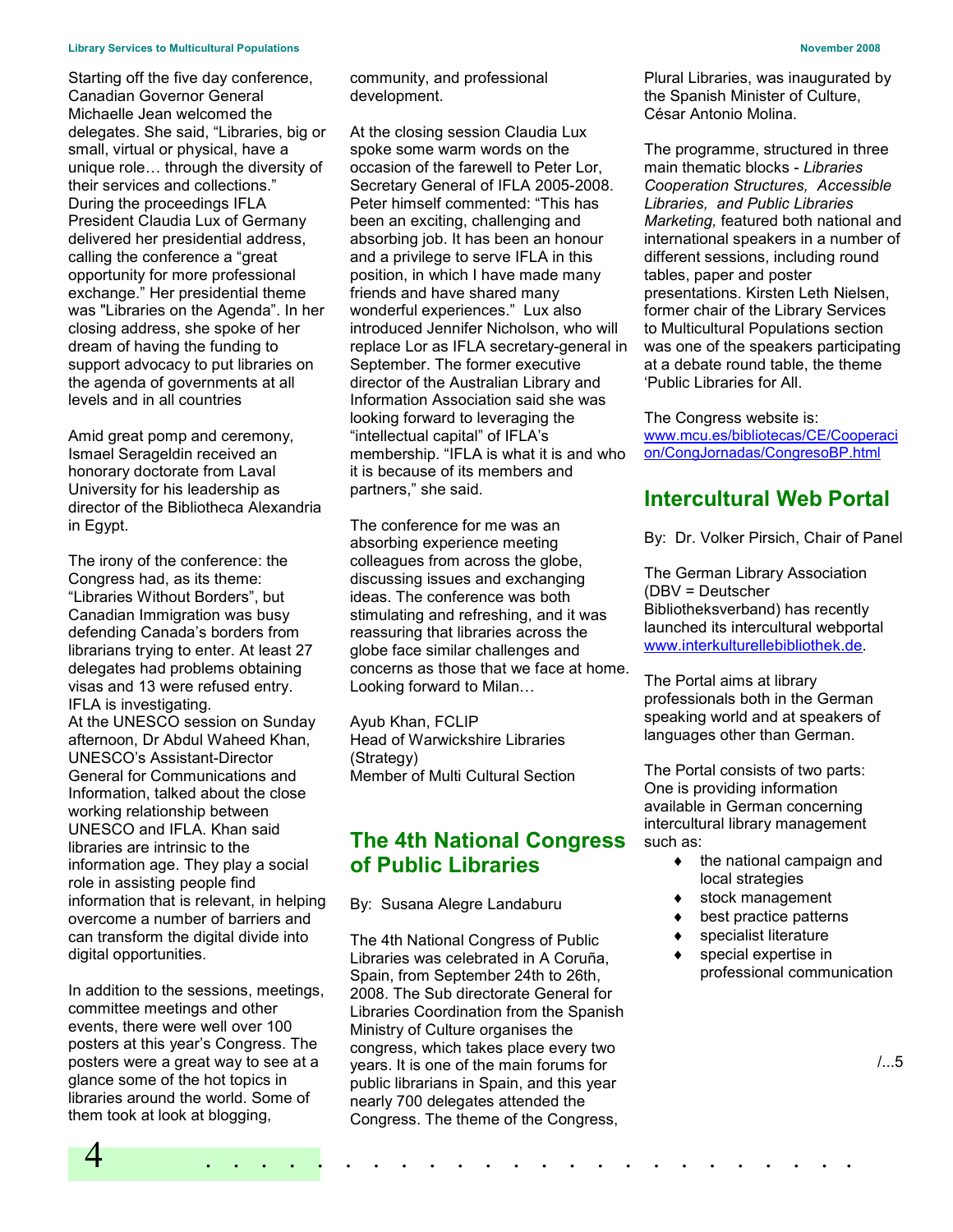The other is a springboard to, at the moment, 24 languages from A (Albanian) to V (Vietnamese) with a reviewed collection of links to topics such as:

- ♦ patterns for the daily work of librarians
- ♦ online dictionaries and reference books
- foreign language stocks in German public libraries (listed for each of the 24 languages)
- online reference
- ♦ information relating to Germany
- ♦ media, newspapers, journals
- texts relating to language and reading promotion
- health and health care
- other interesting links

In addition, there are links to German as a second language.

The portal was compiled by the panel of experts "Intercultural Library Management" of the German Library Association. It will in the future be looked after and developed by the members of the panel.

Dr. Volker Pirsich, Chair of the panel, Member of Multicultural Section

# Update on a Proposal for an IFLA Special Interest Group on Indigenous **Studies**

By: Dr. Loriene Roy

The final meeting of Dr. Alex Byrne's Presidential Commission on Indigenous Matters took place at the World Library and Information Congress: 74th IFLA General Conference and Council in Quebec City. Ms. Penny Carnaby, National Librarian, Aotearoa/New Zealand, and Dr. Loriene Roy (Anishinabe), Professor in the School of Information at the University of Texas at Austin, chaired the meeting. Audience members contributed comments regarding the current IFLA Statement on Indigenous Traditiona Knowledge

(www.ifla.org/III/eb/sitk03.html) and responded to a proposal to establish a Special Interest Group (SIG) on indigenous Matters in IFLA.

According to IFLA governance procedure, the prospective SIG must be placed under an existing section. The Library Services to Multicultural Populations Section has welcomed the SIG and approves of the proposal. Section Chair Mijin Kim provided a summary of the process and noted that, if approved, the SIG will be guided by a Convener who must be an IFLA member. Others participating in the SIG need not be members of IFLA but will be invited to join. Carnaby and Roy gathered over 60 signatures of individuals supporting the establishment of the SIG. They left the signatures with Mr. Sjoerd Koopman, Coordinator of Professional Activities at IFLA Headquarters. He will convey this information to IFLA's Professional Committee. The Committee will make a determination on the formation of the SIG, likely at its next meeting in December 2008.

If established, the SIG will host discussions on proposed mechanisms for ensuring indigenous representation among its members and to gather input from indigenous library groups on a continuing basis. We will report on the status of the proposal in spring 2009.

Dr. Loriene Roy, Affiliated Professor Center for Women's and Gender Studies, The University of Texas at Austin

# Library Services to **Multicultural** Populations Section, Satellite Meeting 2010 Sydney - Australia



. . . . . . . . . . . . . . . . . . . . . . . . 5

By: Oriana Acevedo

In 2010 the State Library of New South Wales will have the privilege of hosting the Multicultural Satellite meeting and we look forward to seeing you in Sydney.

The photograph shows part of the State Library of NSW, one of the oldest libraries in Australia, with a story tracing back to the establishment of the Australia Subscription Library in 1826.

The Mitchell Wing opened to the public in 1910 after David Scott Mitchell bequeathed his large private collection and extensive funding to the State of NSW. Today the Mitchell Wing is linked below ground and by a glass atrium to the contemporary Macquarie Street Wing which opened in 1988.

The State Library is located next to the Royal Botanic Gardens and Domain, walking distance to The Art Gallery of NSW, museums, theatres, shopping, accommodation, restaurants and the Opera House.

Did you say that you need to pack … That's ok you still have time... Here are some important dates to mark in your diary: you will need to be in Sydney on the evening of Tuesday, August 10th 2010 for welcome drinks.

The Satellite meeting will be held on Wednesday August the 11th and Thursday the 12th, 2010.

Keep checking the Newsletter for updates regarding this exciting trip to Sydney in 2010.

Kind Regards from Sydney

Oriana Acevedo Multicultural Consultant State Library of New South Wales oacevedo@sl.nsw.gov.au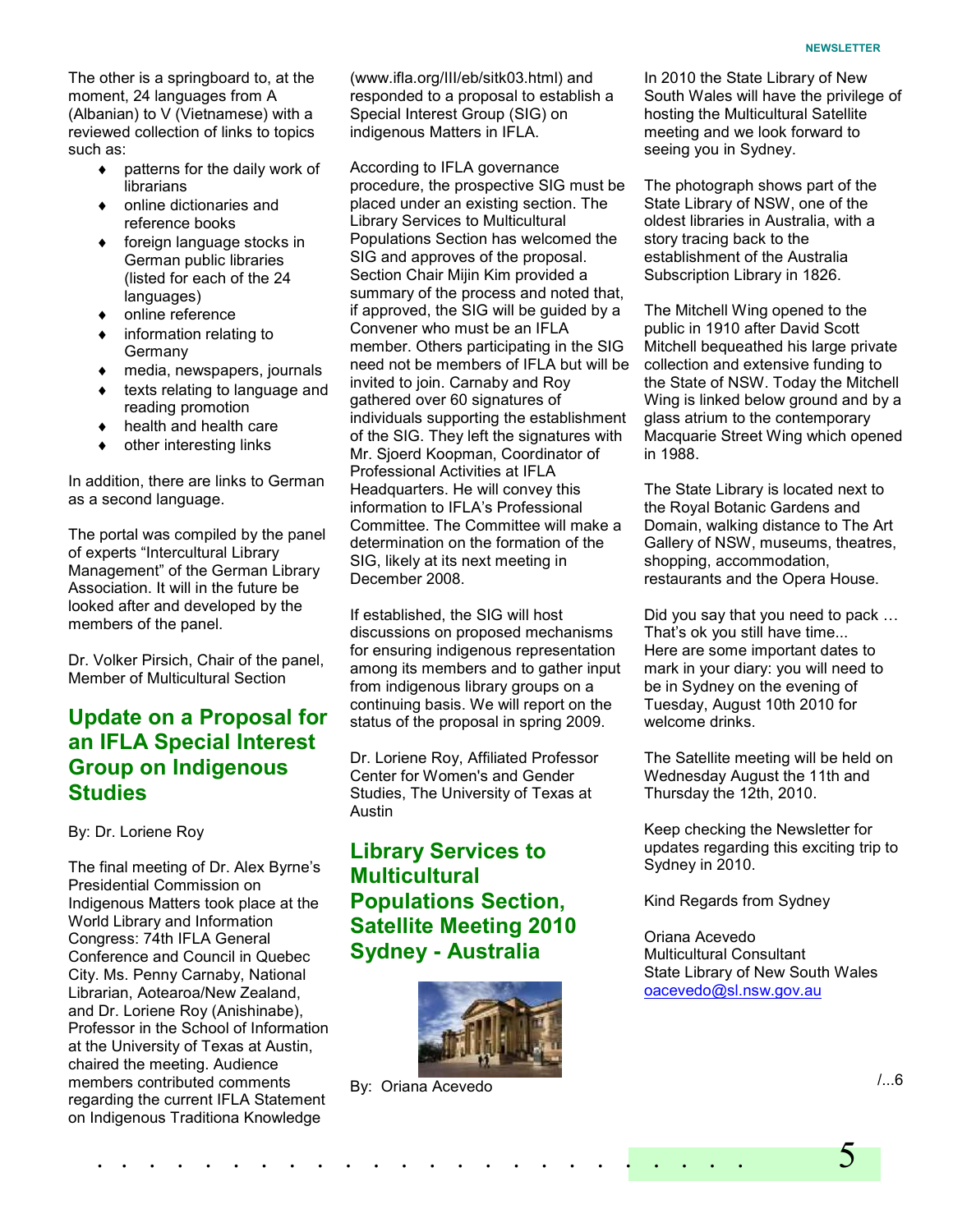

# Marketing and Promotion of MyLanguage

By: Oriana Acevedo

The National Marketing of the MyLanguage web site: www.mylanguage.gov.au, was launched in November 2007 by Regina Sutton, NSW State Librarian and Chief Executive.

MyLanguage is a national portal designed to deliver information and complement library services to multicultural Australia using a number of innovative web-development techniques and scripting languages.

# The Partnership

The national MyLanguage Portal is a joint partnership between the State and Territory Libraries of, New South Wales, Victoria, Northern Territory, Queensland, South Australia, Western Australia and Australia Capital Territory Library and Information Services.

# **Background**

Traditional library services are only available in 49 languages in Australia. The provision of appropriate library services to this large, culturally and linguistically diverse population, including minority language groups and emerging communities, is a key challenge to libraries due to constraints on funding and the availability of traditional resources and materials. Electronic resources in languages other than English provide an opportunity for libraries to expand their library services to our culturally and linguistically diverse communities.

The demographic situation in Australia

- 21.9% were born overseas:
- ♦ 40.1% have at least one parent born overseas;
- 15.2% speak a language other than English at home

## The Project Marketing Strategy

The Marketing of MyLanguage involved YouTube videos in several languages and the distribution of bookmarks and banners to the participating State/Territory Libraries. Across Australia 70,000 bookmarks were distributed to public libraries as well as community organizations. Each State/Territory received 5 banners that since November 2007 have continuously traveled across public libraries throughout the country.



## Considering Aspects Of Cultural Diversity

The Design of the banner and bookmarks have an inclusive diversity in the graphics of the banners, and the bookmarks have

scripts from different languages

# MyLanguage in YouTube



In June 2008, on behalf of the participating State and **Territories** 

libraries, we commenced the recruitment of video talent using the banner "So you want to be a film star - Now recruiting!". This promotion involved the production of a short and friendly video clip encouraging use of the website - in some of the languages covered by MyLanguage. The video clips were uploaded to the YouTube video sharing web site.

# The Film Stars

The videos were filmed between July and August 2008. Thirty volunteers both community members and staff from the State and Public libraries.

6 . . . . . . . . . . . . . . . . . . . . . . . . All participants that assisted in making this project a reality are native speakers

of the languages, some staff members of the State Library of NSW, public libraries in NSW and members of the community contributed with their language skills in Dutch, Dinka, German, Kannada, Korean, Portuguese, Swedish. Macedonian, Hindi, Slovak, Serbian, Somali, Italian, Arabic, Vietnamese, French, Bosnian, Tatar, Cantonese, Mandarin, Tamil, Polish, Galego, Filipino, Turkish, Serbian, Croatian, Thai etc.

Participants signed a release form that allows us to upload the videos onto YouTube.

## The Message

In order to address the cultural differences all participants were provided with basic instructions to deliver the message to promote the use of MyLanguage.

- **Greeting it was suggested** to the participants to avoid specific greetings for specific times of the day, such as: good morning, good evening, or good afternoon as we cannot predict when a user of YouTube will go online.
- Invitation to explore the website – each participant adjusted the delivery of the invitation to explore the website by using the most appropriate language according to their own culture.

Some languages have different levels of proximity to the person who you are talking to. Some languages reflect the knowledge of the person, and are expressed as formal or informal. These sensitive and complex aspects were left to the person delivering the message. The delivery of a message should be precise, either brief or detailed according to what is appropriate for their culture. In some cultures a brief message could be interpreted as rude or arrogant, a longer and detailed version would be more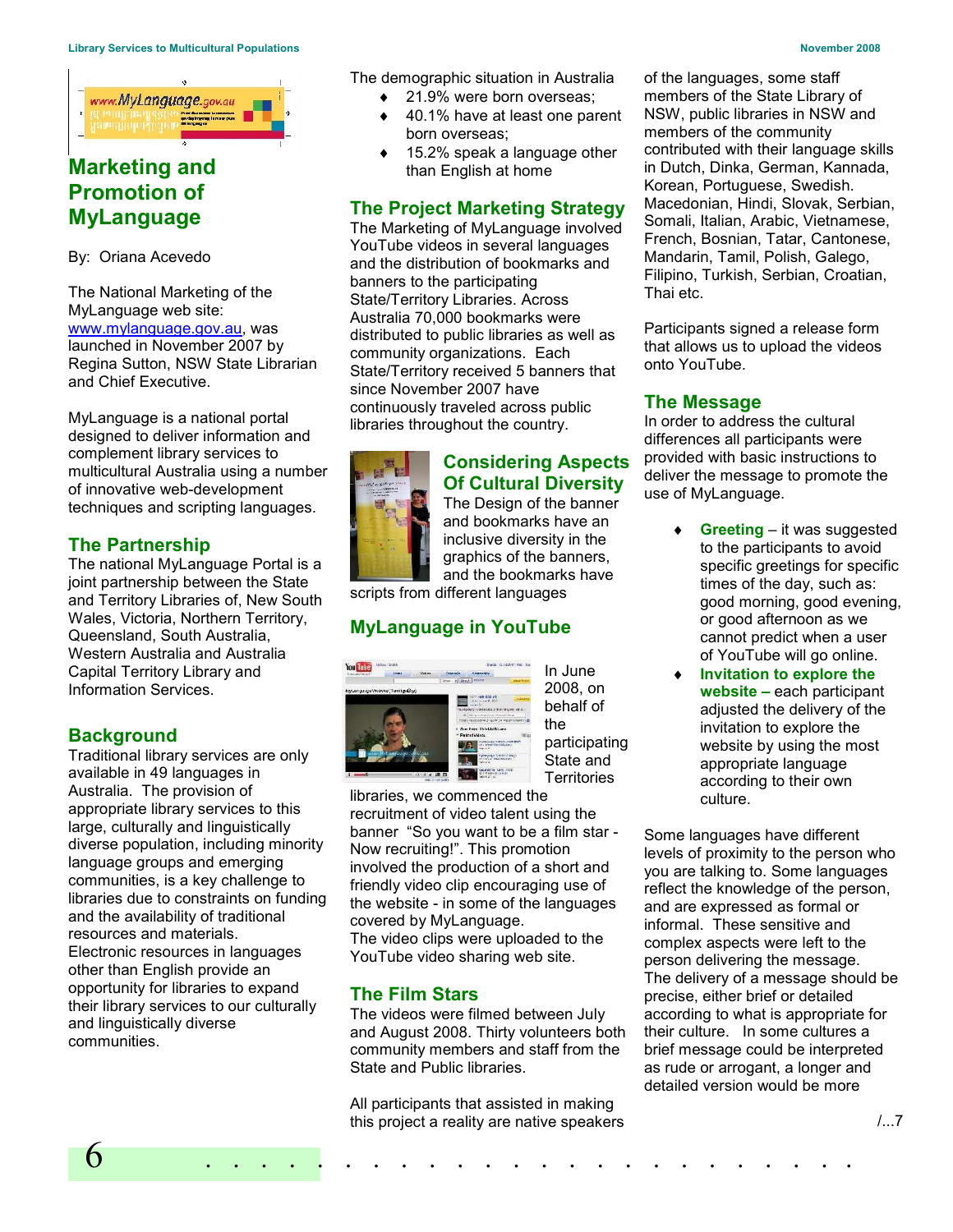respectful, whereas providing too much detail in other cultures would not be the correct approach.

### Variety in the Language and Accent

Spanish speakers share a common language; their different accents are clearly recognizable amongst their peers similar to the difference between English speakers from Canada, Australia, America and United Kingdom. To address this issue, Spanish speakers from Spain, South and Central America were recruited.

### Usage Statistics for mylanguage.gov.au

The Summary by months of the usage statistics of MyLanguage show that the website has been visited 9,968,292 since September 2007.

In September 2007 the website was visited 1,200,635 times and in August 2008 the visits rose to 1,532,530.

A Resource to Share with the World We want your library clients and friends to visit MyLanguage and perhaps get an introduction. If you would like to hear about MyLanguage in your own language, search in YouTube under MyLanguage and select the appropriate language.

For technical enquires please contact Andrew Cunningham, State Library of Victoria andrewc@vicnet.net.au

For Marketing and promotion contact Oriana Acevedo, State Library of New South Wales, oacevedo@sl.nsw.gov.au

# Multilingual Glossary, Communication & Signage tool www2.sl.nsw.gov.au/multi cultural/glossary/

By: Oriana Acevedo

Regina Sutton, New South Wales State Librarian, launched the Multilingual glossary in November 2007.

The multilingual glossary is a professionally translated, and culturally appropriate, signage tool for library staff.

| ---            |                                                                                                      |                                         | $\sim$<br>                         |
|----------------|------------------------------------------------------------------------------------------------------|-----------------------------------------|------------------------------------|
| <b>Service</b> | <b>CALL CALL</b>                                                                                     |                                         |                                    |
| $\sim$<br>     | In manufationary scale in the monotone<br>---<br>to an extensive continuous and<br><b>CONTRACTOR</b> |                                         | -<br>the company of the company of |
|                | <b>START COMMA</b><br>and columns of                                                                 |                                         |                                    |
|                | <b>STE</b><br><b>CALCULATION</b><br>$\sim$<br>۰<br>$=$<br>s                                          |                                         |                                    |
|                | <b>STAR</b><br>=<br><b>SHOW: 19</b><br>÷<br>×<br>silver in three<br>÷                                | <b>SILL AV</b>                          |                                    |
|                |                                                                                                      | ______                                  |                                    |
|                | <br>۰<br><br>                                                                                        |                                         |                                    |
|                | <b>STATE</b><br>$-$<br>÷<br>m.<br><b>Service</b> 1                                                   | The moving benefits and with the former |                                    |
|                | -<br>- -<br>-                                                                                        | and the first of the country            |                                    |

The glossary was developed by a committee of multicultural librarians. Over a period of two years the Working Group of Multicultural Services trialed different approaches of cooperative translations and developed a glossary of library terms.

The Working Group identified the need to develop a tool that would be easy to access from any library and would not be restricted by available technology or a lack of staff with language skills. While some library staff possess various language skills, they are not generally qualified as interpreters/translators, nor do they necessarily represent the major language groups of their community. Also, the language skills of library staff that are required to assist the public may not be available at all times.

Web-accessible alternatives, such as translation software, were also researched by the Working Group but found to be unreliable – providing grammatically inaccurate or culturally inappropriate translations.

The Multilingual glossary searches for specific library service related English phrases, retrieving a non-English equivalent in one of the following languages:

Arabic, Armenian, Assyrian, Bosnian, Bengali, Bulgarian, Chinese, Croatian, Czech, Danish, Dutch, English, Finnish, French, German, Greek, Gujarati, Hebrew, Hindi, Hungarian, Indonesian, Italian, Japanese, Kannada, Khmer, Korean, Kurdish, Laotian, Macedonian, Maltese, Persian, Polish, Portuguese, Punjabi, Romanian, Russian, Serbian, Singhalese, Slovak, Slovenian, Spanish, Swedish, Tagalog, Tamil, Thai, Turkish, Ukrainian, Urdu, Vietnamese

The Glossary is a cost-effective means of providing information in multiple languages and assists public libraries to respond promptly to the changing profiles of the community.

The Glossary database is hosted by the State Library of NSW www2.sl.nsw.gov.au/multicultural/glo ssary and is available to global users via the Internet. It is a free and innovative contribution to international library-based multicultural services.

### Using the Glossary

- ♦ To view the text in different languages you may need to download the fonts on your computer.
- $\bullet$  The fonts and how to install them are available on the screen.
- Use Word format to create your document. From the Word toolbar select format and font, this allows you to freely change the font size.
- The gif format is your point of reference if you need to recheck your work.
- ♦ Words and sentences are meant to be used as they are. Do not combine words as grammar may change with the different languages.

You may find the Glossary very useful when informing your clients that "library items that you requested are now available" or tell them that



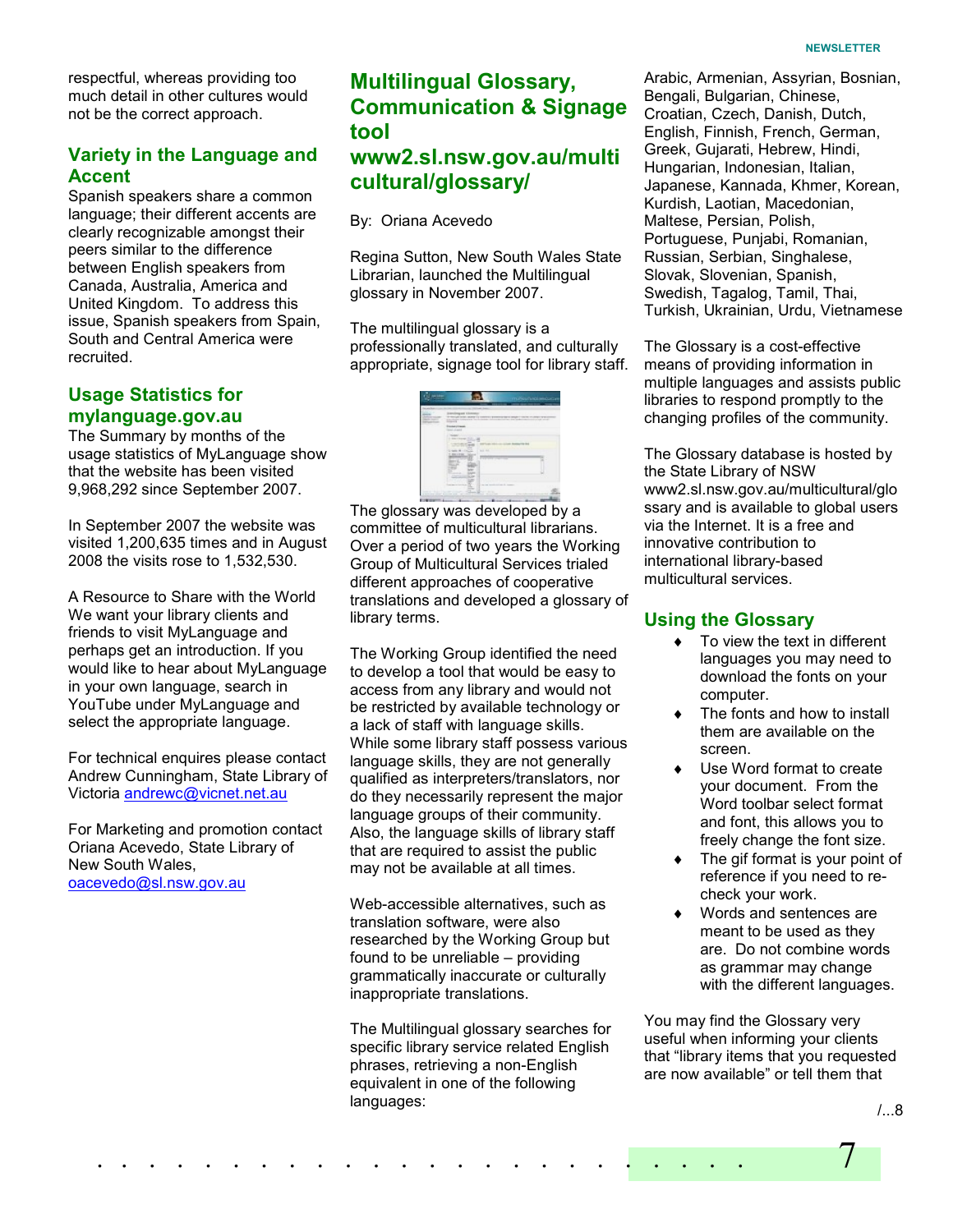"books are available in Hindi" or "they can select from 49 languages". Some libraries have book sales and they may want to inform the public that books are available for sale in languages other than English.

This is an invitation to explore and use the Multilingual glossary and if you require more information please contact:

Noel Willis, Outreach Librarian Fairfield City Library, Australia nwillis@fairfieldcity.nsw.gov.au -or-

Oriana Acevedo, Multicultural Consultant, State Library of NSW, Australia oacevedo@sl.nsw.go.au

UK Cilip Council Gives Go-Ahead for Positive Action Trainee Scheme

By: Ayub Khan

CILIP Council approved the adoption of a Positive Action Trainee Scheme, part of CILIP's Encompass programme, for people from black and minority ethnic communities wishing to join the library and information profession. It will be run in partnership with PATH National Ltd, a skills development agency focusing on career development opportunities for black and minority ethnic groups. The programme will be piloted in London during 2008/9 before being rolled out across the UK.

"It is very exciting", commented Ayub Khan, a CILIP Trustee and Chair of its Equal Opportunities & Diversity Panel. "We need to be an inclusive profession and broadly reflect the diversity of the UK population. This will enable us to tap into the talent that exists in minority ethnic communities for the benefit of all our users."

8 . . . . . . . . . . . . . . . . . . . . . . . . CILIP will now establish a project steering group, chaired by Ayub Khan, to take the project forward. Later in the year discussions will be open to employers in London to

establish 20 trainee places planned for the London pilot. Trainees appointed in 2009 will start a part-time postgraduate course in library and information studies in September, and work towards gaining CILIP's main professional award – MCLIP (Chartered Member of CILIP).

"Over a five year period," Ayub Khan noted, "we hope to support 120 trainees working in a wide variety of library and information organizations across the UK".

### Background info

CILIP membership statistics show that only 3.34% of its members are from black or minority ethnic groups compared to 7.9% in the general UK population.

CILIP's Encompass programme includes:

- ♦ Positive Action Trainee Scheme.
- ♦ Development of a toolkit, based on a resource developed by the Museum's Association for their Diversify Scheme, to support employers wishing to introduce a positive action scheme – this will be launched later in 2009.
- Development of a work-place development scheme for existing library and information staff from black and minority ethnic groups wanting to gain CILIP's qualification for paraprofessional staff – ACLIP (Certified Affiliate of CILIP). This project is still in the developmental phase.

CILIP: the Chartered Institute of Library and Information Professionals is the leading professional body for librarians, information specialists and knowledge managers. It forms a community of around 36,000 people engaged in library and information work, of whom around 21,000 are CILIP Members and around 15,000 are regular customers of CILIP Enterprises. CILIP members work in all sectors, including business and industry, science and technology, further and higher education, schools, local and central government, the health service, the voluntary sector, national and public

libraries. For more information about CILIP go to www.cilip.org.uk.

PATH National Ltd. is a Skills Development Agency, which seeks to address the under-representation and inequalities of black and minority ethnic groups in both management and professional fields through the provision of innovative training, good career opportunities, motivation and support to individuals and organizations wishing to create a workforce that reflects a diverse community. For more information please go to: www.pathuk.co.uk

The following are brief details of the Positive Action Trainee Scheme:

- $\bullet$  The participating employer converts an existing post (or creates a new post) to become a Trainee post.
- The Trainee receives an allowance rather than a salary.
- The employer saves on NIC and possibly on pension contributions. It is probable that once all costs have been factored in the Trainee position will cost less than a full-time post.
- The Traineeship will last for two to three years and, providing the Trainee achieves the required standard; will result in an MCLIP qualification (Chartered Member of CILIP – the main professional qualification for library and information practitioners).
- The Traineeship will include part-time or distance learning at a University Department of Information & Library Studies.
- On average a Trainee will spend four days a week at work and one day a week studying.

#### Ayub Khan

Chair of CILIP's Equal Opportunities & Diversity Panel, Member of the IFLA Multicultural Committee, UK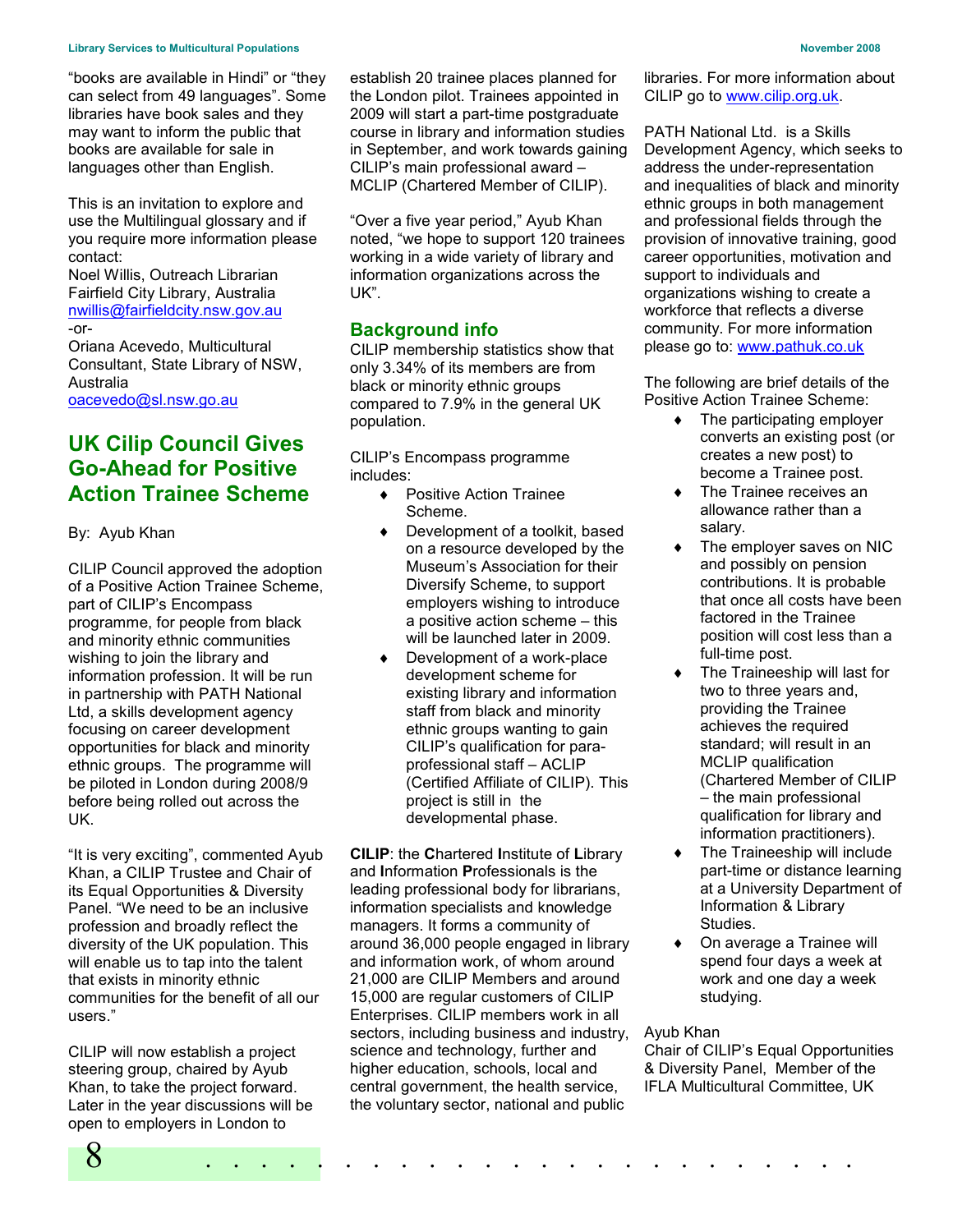# Wescol Collection

#### By: Roman Ciereszko

The WESCOL collection is a partnership between five New South Wales public libraries that have large culturally and linguistically diverse communities. These libraries are; Auburn, Bankstown, Fairfield, Canterbury and Liverpool City Libraries, (all these libraries are located in the West and South West of Sydney, Australia).

#### Rotating Collection

The WESCOL collection is a rotating collection of community language materials in Arabic, Chinese and Vietnamese. The collection currently includes books and DVDs, and enhances the collections in community languages already held by all participating libraries. The total holdings of materials in the three languages across the five libraries are currently in excess of 50,000 titles.

The collection has been equally divided amongst our libraries and was initially rotated every six months. However, experience has shown that it is better to rotate the collection on an 8-month cycle over a three-year period.

### The Languages In The **Collection**

An analysis of the local communities shows that among the top three countries of birth is, almost without exception Vietnam, China and Arabic speaking countries. The most common languages spoken at home, other than English, are Arabic, Chinese and Vietnamese.

#### Cooperative Approach

The aim of libraries is to serve everyone in the community. This is becoming a challenge when you consider the range of needs to be met and the increasing range of available information formats. Our libraries have evolved over recent decades - from primarily print-based serving communities that were largely Anglo-European - to multi-media organizations - serving the needs of communities made up of peoples from every corner of the World.

For example, Liverpool library collects materials in 22 different languages with over 25,000 items in the collection. In 2005/06, the five participating libraries spent over 17% of the combined book vote on community language materials.

The WESCOL collection represents an innovative co-operative approach to meet the needs of multicultural communities.

### The Usage Of Community Language Collections

The lending rate of community language materials in our libraries ranges from 60% to 100% above the lending rates for the collection as a whole. For example the average monthly circulation of Chinese materials in Liverpool City Library in 2008 exceeds 77% of the whole collection. This serves to illustrate the need for the collections to be larger so that they can better cater for the demand from the community.

### Community selection meetings

Given these high levels of use it is important that we choose the right materials, with this in mind we invite the community to select materials for the language collections. By involving the community in the selection we hope to ensure that we are purchasing the materials that our communities want and will use time and time again.

#### Advantages

- $\bullet$  By adopting this collaborative approach we provide access to a greater choice and range of library materials for Arabic, Chinese and Vietnamese communities.
- ♦ Minimize duplication; there is the potential to provide our customers with five times the choice.
- ♦ The rotating collection establishes a co-operative resource sharing initiative and a model which has the potential to

be expanded to other languages and to other formats.

Working together we can make a difference! It is also freeing up other book vote funds for buying library materials for other multicultural groups

#### Funding the project

WESCOL is an ambitious cooperating project which would not have been possible without the support of the Library Council of New South Wales and the State Government, who provided a grant of \$165,409.00 in 2003 and a further grant of \$160,000.00 in 2006 when Canterbury library joined the cooperative.

#### **Sustainability**

We are sustaining the collection beyond the life of the initial grant funding and each Library allocates funding towards building the collection each year.

### Acknowledgement

Special thanks to the staff that cooperated in developing the WESCOL collection. Their dedication and support enabled this collection to be launched successfully in five participating libraries to fulfill the growing expectations and needs of our largest community language groups.

Roman Ciereszko Multicultural Services Librarian Liverpool City Library R.Ciereszko@liverpool.nsw.gov.au>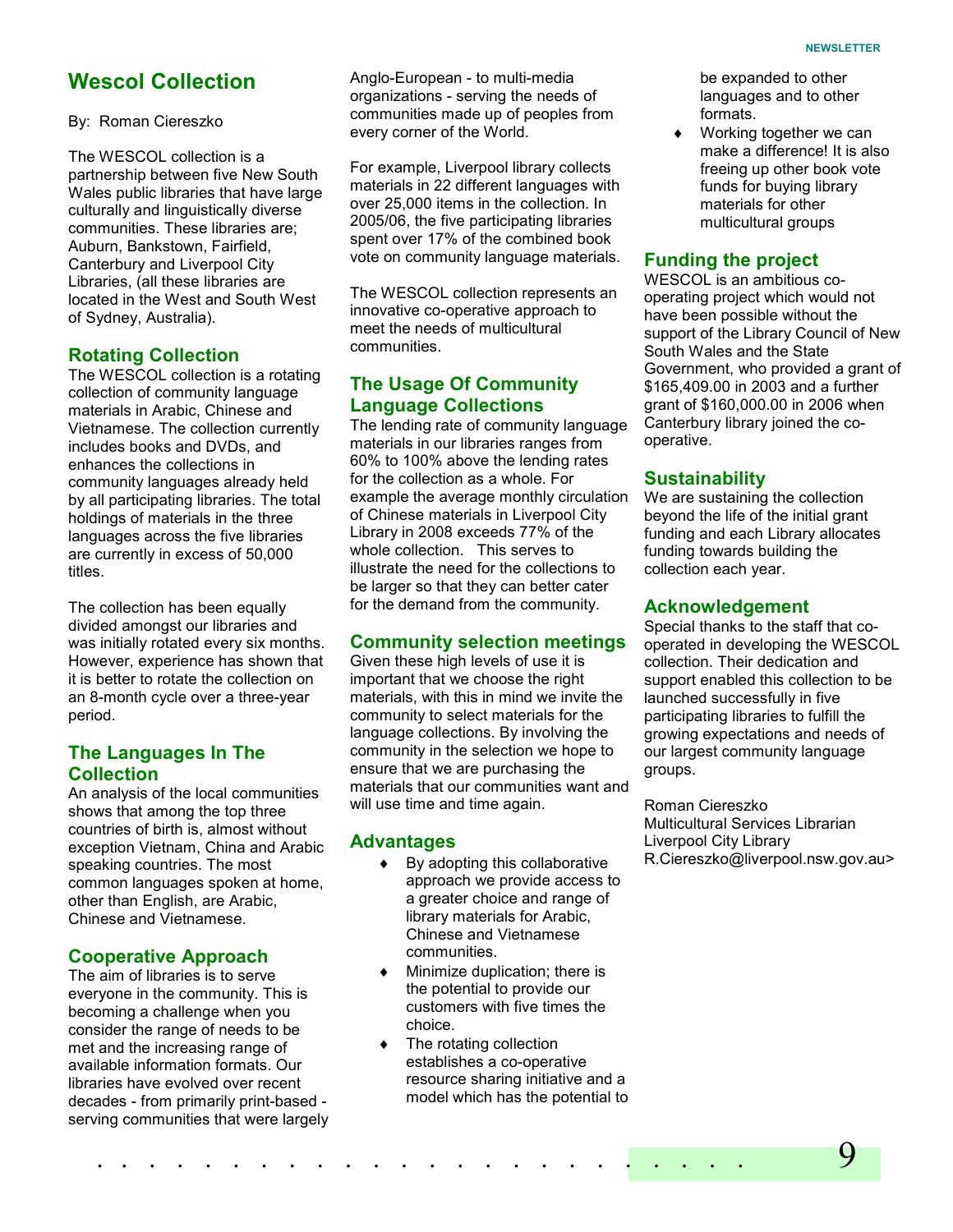# Homework – Online!

By: Fleming Munch & Regitze Rugholm

In November 2006 the Ministry of Refugee, Immigration and Integration Affairs, The Danish Agency for Libraries and Media and The State and University Library launched the project: "100 new study cafés'. The project is characterised by a traditional approach, where the volunteers and students actually meet at a study café, for example at a local library, and the special emphasis is young people with foreign backgrounds.

An experience we have learned from this project is that the boys stop showing up in the traditional study cafés once they reach the 8th or 9th grade.

Based on the positive experiences with the traditional study cafés we are now working on extending the study cafés to an online universe.

## A pilot project is born

It is well known and accepted that education is the prime trigger to secure a future job as well as positive integration. At the same time all data indicates that we need to support this process even more on a national level.

It is in this context you shall see the pilot project. The main purpose in the first 3 months is to develop and test out the concept of an 'online study café'. With the collection of general knowledge and experience taken into consideration we would look at the possibility to make the project nationwide. The conceptual approach behind this process is to make educational support independent of geography and time and give it a touch of 'high tech'. In this way we can address new target groups.

The pilot project started in the summer of 2008 and will end in February 2009. Both the State and University Library have taken the roles of both head of the steering committee and project manager.

In connection with the project we will explore the following:

- ♦ Identify and try out suitable ITsolutions and administrative organising.
- Identify and speak with relevant (volunteer) organisations.
- Identify the barriers of a nationwide arrangement.
- Assess and describe the increased value of the online study cafés.
- ♦ Assess and describe the investment need.

### How to?

The IT-solution we have chosen to develop is based on web 2.0 strategies. The pupil can communicate with a volunteer through webcam, headset and chat. Furthermore they use a whiteboard and Google docs for online sharing of documents (e.g. essays) and arithmetical problems.



All the volunteers are situated in call centres where they answer calls from the pupils. At the moment they are situated in the two major cities in Denmark – Copenhagen and Aarhus. The majority

of the volunteers are between 20-30 years old. Luckily we do have all types of volunteers, young, old, men and women, etc.

The participants (the pupils) come from four different locations in the pilot project: two schools, a library and a youth club. They all represent target groups. When the IT-solution is ready we will make the group larger. Many institutions are interested in participating.

10 . . . . . . . . . . . . . . . . . . . . . . . .

#### Midway results

Here halfway in the project we can conclude:

- $\bullet$  It is possible to develop a suitable IT-solution.
- Many volunteers are ready to help pupils with homework online.
- There is a lot of administrative work around the project, for instance the work schedule for volunteers, recruitment, webmaster functions concerning the website etc,

Last but not least, the functions of the website have more applications than homework online!

## Big opening reception

On the 5th of November there will be a big opening reception with the participation of both the minister for Culture and the minister for Immigration and Refugees. The reception will be held at one of the participating schools, and during the event both ministers will outline the importance and perspectives of the



project and demonstrate the solution online!

# For further information:

Flemming Munch, director and head of the steering committee, fm@statsbiblioteket.dk

Regitze Rugholm, project manager,



rr@statsbiblioteket.dk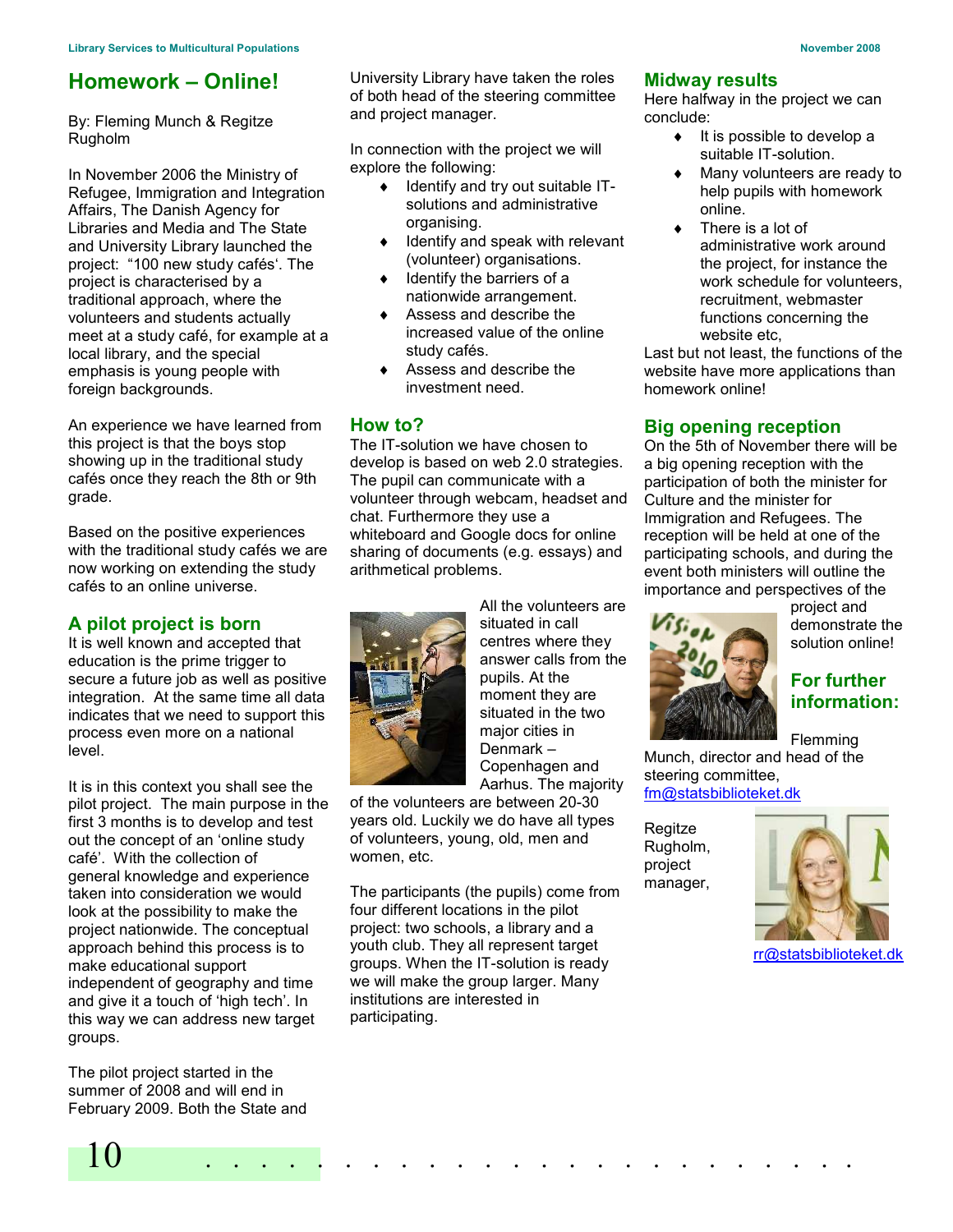# The 94th All-Japan Library Conference: One-day Session on Multicultural Library **Services**

#### By: Yasuko Hirata

The All-Japan Library Conference is held annually in different cities hosted by the prefectural library and regional communities. In 2008, it took place in Kobe City from September 18 to 19. There were 16 sessions, and about 1,700 people participated in the conference.

The Japan Library Association Research Committee on Multicultural Library Services, of which I am a member, had a one-day session at the conference. Until 2006, we usually had a joint session with the Committee on Library Services to the Handicapped. Last year, we conducted the first half-day session independently. This year, we planned a one-day program under the theme of "Multicultural Library Services in Japan: Past and Future -- Part II".

The year 2008 is the memorial year for librarians concerned about multicultural library services in Japan. Twenty years ago, the Osaka Municipal Ikuno Library started services to Korean residents, who comprised almost one quarter of the population in the community. During the past twenty years, the number of foreign residents in Japan has rapidly increased.

Our program consisted of two keynote speeches; three presentations on multicultural practices in libraries and an elementary school; and a panel discussion. As one of the speakers, I talked about the activities of the IFLA Section on Library Services to Multicultural Populations and the IFLA Multicultural Library Manifesto. I also announced that our section's next midyear meeting would be held in Osaka, Japan in March.

As Japanese society becomes increasingly multicultural, local governments and communities are becoming aware that something needs to be done to deal with the situation. They started helping newcomers by providing community information in various languages, giving special programs to their children in schools, and so on. However, libraries do not always work together with those programs. Through the course of the discussion, we concluded that we should make people recognize the very important role which the library plays in the community. For that reason, we have to work in partnership with the local government and community in order to achieve harmonious coexistence and interaction of different cultures.

# The IFLA Multicultural Library Manifesto – A brief presentation

By: Kirsten Leth Nielsen

The Multicultural Library is built on three important principles stated in The IFLA Multicultural Library Manifesto

The Multicultural Library includes all types of libraries, not only public libraries.

Services are offered to both majority and minority groups and services to minority groups are integrated in services intended for everyone. Multicultural services are not a special service.

### And why is it so?

 . . . . . . . . . . . . . . . . . . . . . . . . 11 This is due to the fact that most communities worldwide today are multicultural. Multiculturalism is not an aspect of a society, but a state of being or a qualification of the members of a society. The question is not how to integrate the immigration population, but how to integrate the population as a whole, for instance into the diverse Spanish society. Here the library can play an important role by offering services and collections underlining this new situation. We have to think globally

also in the national and local community as well, to cope with a situation where the world has become very small, where it is easy to travel, and where the effect of new communication technology is that we all have access to the same information at the same time and regardless of where we live.

All together, services include also services adapted for cultural and linguistic minorities, with special emphasis on marginalized groups, such as refugees, asylum seekers, immigrants and indigenous groups.

### The 5 important elements of the Manifesto

The Manifesto is built on five fundamental elements: management, collections, services, multilingualism and staff

### 1. Management

On a meta-level, a clear political will, carried out by the library's administration, is obviously necessary before the Multicultural Library can exist and function. A strategy must be established by which the library's leadership feels these services are an integral part of the library's services overall. This will then result in appropriate policies regarding recruitment and human resources, finances, services and content. Another prerequisite is that the policy must be decided upon with the cooperation of all relevant parties in the library's patron mass to ensure that policy reflects the demographics in the area.

## 2. Collections

The collections for immigrants must reflect these groups' needs, in relation to cultural expression and information from the patrons' own languages and cultures, as well as material and services that introduce these patrons' cultures and languages to society at large. In effect, this means collections must include media in many languages, and reflect a broad selection of both large and small cultures and language areas. /…12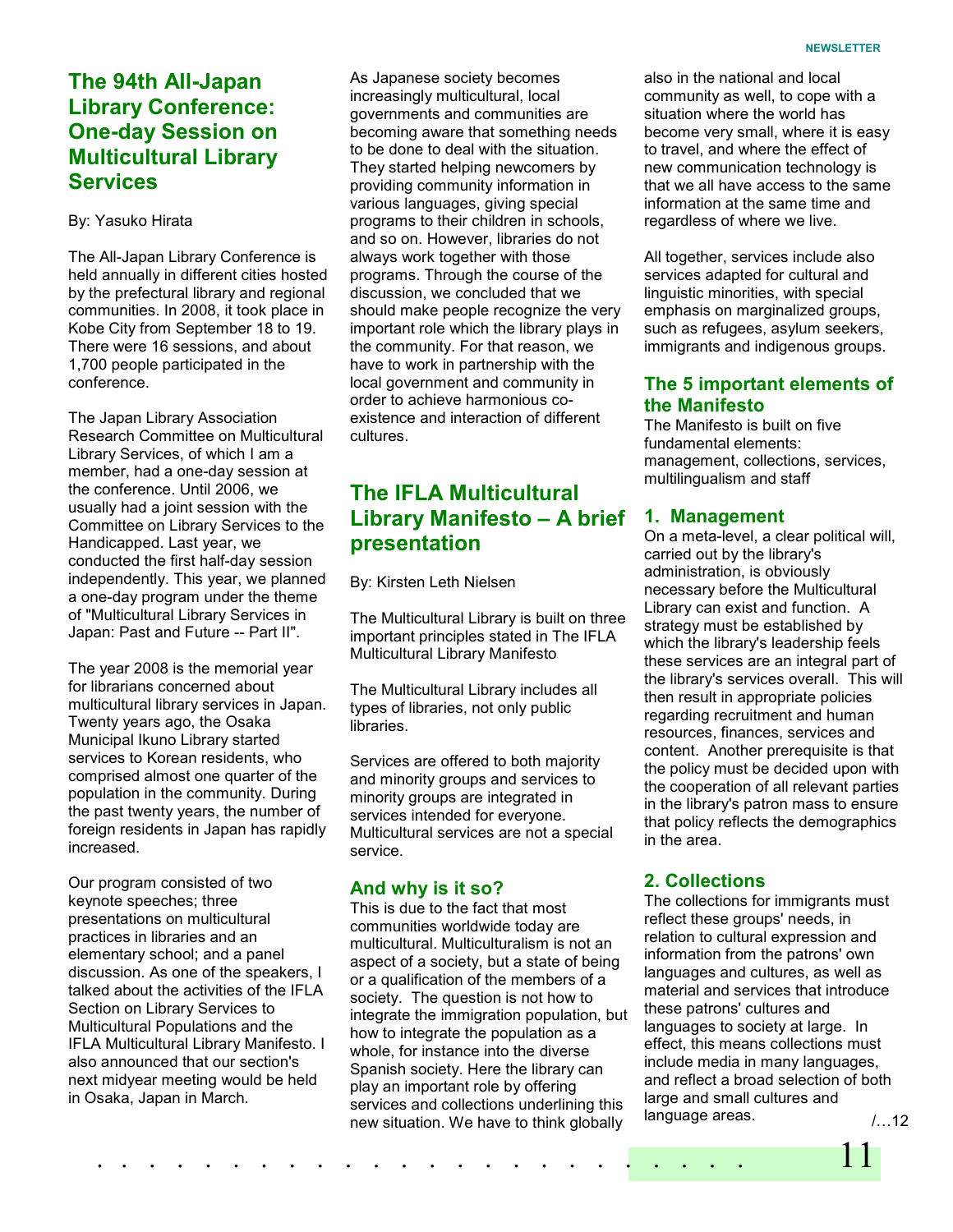#### 3. Services

Educational programs, user instruction and informational material the library provides, are all part of the gateway to the library and local community. Informational services that the libraries provide are also an important part of this. In order to create services that are relevant and efficient, the library must cooperate with those for whom the services are intended. The most important aspect in these services is that the content and interface accommodates the patrons' needs.

#### 4. Multilingual accesses

In an environment where many mother tongues exist, all types of information must be made available in languages the patrons understand. And – that languages used on printed signs in the library's physical buildings should also reflect the patrons' various languages.

#### 5. Staff

The staff of "The Multicultural Library" needs to reflect the demographic of the local area and the group it services. That familiarity creates a feeling of safety is a well-known phenomenon. Experience has shown that we seek contact with those people with whom we identify the most, consciously, or unconsciously. In addition, it is of course important that the entire staff acquires knowledge of the cultures and languages represented in the library. Finally, the staff must be able to communicate well with many types of patrons. Knowledge of inter-cultural communication is mandatory, as is knowledge awareness of mechanisms that create racism, discrimination and exclusion. The consequence of this is that you always should make an effort recruiting staff representing an immigrant group. Even though it is often not possible to have representatives on staff for all patron groups, a staff member who represents a large immigrant group in the local population will nonetheless

be able to exemplify some of what all immigrant groups have in common.

I will highlight the main functions of libraries as I find these to be essential in addressing the focus of the Manifesto.

#### Library as an arena for learning

Libraries as arenas for learning are an accepted and documented concept. «Knowledge is power» is a wise expression. It is a fact that knowledge lays the foundation for understanding. Collections and services in libraries that contribute to an understanding of both majority and minority groups in society are part of the foundation of the Multicultural Library.

#### The library as cultural centre

One of the library's most important roles is to contribute to the promotion and preservation of linguistic and cultural expression, in order to make the world's cultural and linguistic diversity available to future generations. Libraries have an important function as they present and make available diverse cultural expression, expression that mirrors both local and global culture.

#### The library as a meeting place

Libraries have contact with a wide area and with many groups within the population, and have arenas that are open for everyone. This makes them ideal as physical meeting places where people from all groups in society can meet and become acquainted. Studies show that even if a patron does not necessarily have contact with and / or speak with other patrons, there is still a feeling of mutual understanding, created by seeing people of other cultures using the same services.

All of these roles make the library a perfect arena for transmitting positive attitudes and values in relation to a multicultural and multilingual society.

# The IFLA Multicultural Library Manifesto - Status and progress **Status**

This Manifesto was approved by the Governing Board of IFLA in August 2006 and endorsed in April 2008 by the Intergovernmental Council for UNESCO's Information for All Programme with the recommendation that it be submitted to the 35th session of the General Conference of UNESCO for consideration.

#### Progress

The 35th session of the General Conference of UNESCO is in Paris, fall 2009.

"For consideration" indicates that there might be a debate and discussion on the Manifesto when submitted to the General Conference. This again means that lobbying before the Conference might be necessary to make sure that the Manifesto will be endorsed.

Therefore all members of IFLA are urged to contact national authorities, governmental or/and UNESCO commissions and inform about the importance and value of the Manifesto.

The preparation of the Conference will start in springtime 2009 and the Manifesto will be translated into the official UNESCO languages German, French, Arabic, Chinese and Russian.

The Manifesto is available in English and various other languages on the IFLA website of Library Services to Multicultural Populations Section: www.ifla.org/VII/s32/index.htm For further information please contact:

Kirsten Leth Nielsen kirsten-leth.nielsen @kul.oslo.kommune.no Corresponding member IFLA Library Services to Multicultural Populations Section.